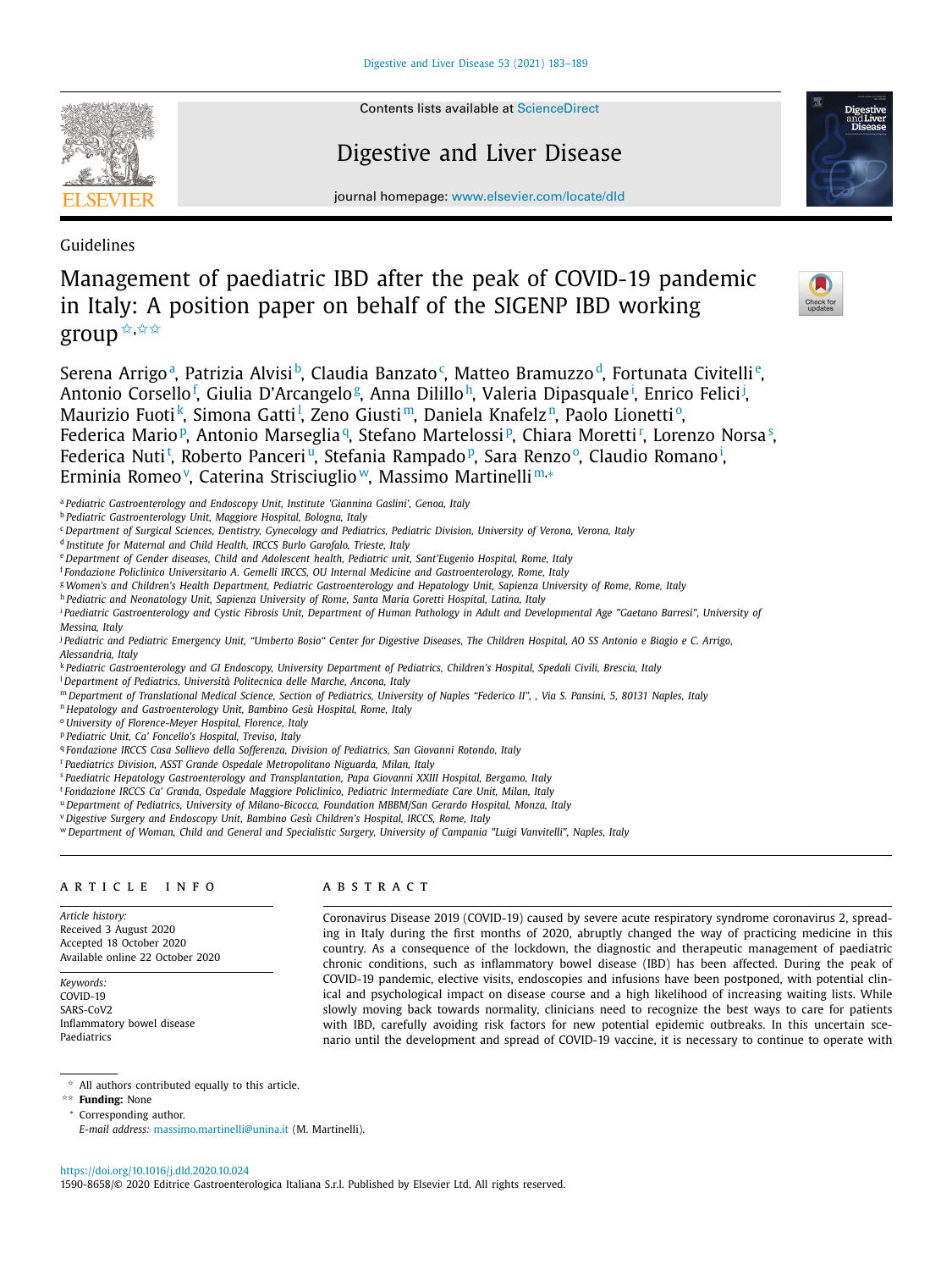caution. Hereby we provide useful indications for a safer and gradual restarting of routine clinical activities after COVID-19 peak in Italy.

© 2020 Editrice Gastroenterologica Italiana S.r.l. Published by Elsevier Ltd. All rights reserved.

# **1. Introduction**

Coronavirus Disease 2019 (COVID-19) caused by severe acute respiratory syndrome coronavirus 2 (SARS-CoV-2), spreading in Italy during the first months of 2020, abruptly changed the way of practicing medicine in this country [\[1,2\].](#page-5-0) The conversion of many hospitals into COVID-19 centres in highly affected regions, such as in Northern Italy, and the government lockdown have suddenly modified access to care for many patients  $[3-5]$ . Starting from March 9th, all the national health system services had to postpone scheduled out and inpatients' visits, limiting the accesses to clinical urgencies. As a consequence, the diagnostic and therapeutic management of chronic inflammatory conditions, such as inflammatory bowel disease (IBD) has been significantly affected [\[6–8\].](#page-5-0) Indeed, although IBD seems not to increase the risk of severe COVID-19 [\[9,10\],](#page-5-0) its management requires endoscopic procedures, medical appraisal to monitor complications and hospital admission in case of severe flares. Furthermore, children with IBD are more commonly exposed to combined immunosuppressants and biological therapies requiring accesses to the hospital for parenteral administrations. During COVID-19 peak, elective appointments and endoscopies have been postponed, with potential clinical and psychological impact on disease course and a high likelihood of increasing waiting lists [\[11,12\].](#page-5-0) While slowly moving back towards normality, clinicians need to recognize the best ways to care for patients with IBD, carefully avoiding risk factors for new potential epidemic outbreaks [\[13\].](#page-5-0) In this uncertain scenario until the development and spread of COVID-19 vaccine, it is necessary to operate with caution. Therefore, the aims of this position paper are to provide guidance for the management of paediatric IBD on the basis of the existing evidences in the phases following the peak of the COVID-19 pandemic in order to ensure quality of care and avoid epidemic outbreaks.

# **2. Methods**

A panel of 26 paediatric gastroenterologists and 2 psychologists (SR and ZG) with expertise in the field of paediatric IBD was selected in May 2020 following an open-call amongst the members of the Italian Society of Gastroenterology, Hepatology and Nutrition (SIGENP) IBD group study. The first webmeeting resulted in organising the position paper into 7 subparagraphs: 1) *general considerations on hospital accesses; 2) diagnostic procedures 3) immunosuppressive therapies; 4) biologics; 5) telemedicine; 6) transition; 7) psychological issues.* Seven different working subgroups were assigned to each paragraph. Each working group was asked to perform a literature search within their specific topic using Medline-PubMed database with appropriate search strategies (available upon request) using a last search date of May 31st, 2020. Specific recommendation statements were produced by each subgroups and discussed in a second webmeeting on June 17th. Finally, all recommendations were voted and accepted if at least 80% agreement was achieved.

# **3. General considerations on hospital accesses**

# *3.1. Recommendations*

• **During the phases subsequent to the COVID-19 peak we recommend that IBD centres minimize crowding and imple-** **ment anamnestic screening procedures for the identification of suspected COVID-19 cases.** *[Vote result: Strongly agree: 83.3%; agree: 16.7%, neutral: 0%, disagree: 0%, strongly disagree: 0%]*

• **Hospital accesses should be limited with different levels of priority on the basis of COVID-19 spread with the activation of tailored telemedicine programmes.** *[Vote result: Strongly agree: 50%; agree: 50%, neutral: 0%, disagree: 0%, strongly disagree: 0%]*

As previously outlined, COVID-19 outbreak forced a sudden general reorganization of hospital services and gastroenterology departments [\[3–5\].](#page-5-0) Paediatric IBD units experienced a global reduction in the number of hospitalizations, outpatient visits and routine endoscopies [\[11,12\].](#page-5-0) Limiting as much as possible hospital admissions remains a crucial rule to prevent unnecessary exposure of IBD patients to the risk of SARS-CoV-2 infection. As suggested from An et al., the continuous assistance to many IBD patients can be ensured at home [\[14\].](#page-5-0) Patients with stable disease on maintenance therapy can be adequately followed in a scheduled program of telemedicine [\[15\].](#page-5-0) Home patients management could be a valid alternative to improve the quality of care during the COVID-19 outbreak [\[16\].](#page-5-0) However, access to hospitals must be granted for patients with severe disease flare-up or with symptoms or signs suggestive of new onset IBD. A proper organization of gastroenterology departments after COVID-19 peak is therefore essential to ensure an adequate management. The infusion service must be a priority area and it should possibly moved to a "clean area" with alternative access, avoiding the passage through the main hospital. If capacity is reduced due to staff shortages, daily/weekly triage of infusions should take place. The presence of only one accompanying person for children will be allowed. Patients must be clearly and continuously informed regarding the importance of social distance and hygiene measures, enforcing a strict hand washing upon arrival. Two-metre spacing should be employed between patients with a dedicated separate waiting area. A telephonic triage the day before admission for endoscopy or biological infusion is recommended to exclude symptoms suggestive of COVID-19, and patients should be screened on arrival for symptoms and fever. Finally the reorganization of endoscopy units, according to the recently published recommendations from international and national societies is strongly suggested for a safer management of IBD patients [\[17\].](#page-5-0)

#### *3.2. Diagnostic procedures*

# *3.2.1. Recommendations*

- **We recommend obtaining naso-pharingeal swab test in all the cases in which endoscopic procedures are performed under deep sedation and/or general anaesthesia.** *[Vote result: Strongly agree: 62.5%; agree: 33.3%, neutral: 0%, disagree: 4.2%, strongly disagree: 0%]*
- **We recommend maintaining endoscopic procedures in all the clinical settings that will lead to therapeutic changes, including new diagnosis, relapses and complications.** *[Vote result: Strongly agree: 83.3%; agree: 16.7%, neutral: 0%, disagree: 0%, strongly disagree: 0%]*

Due to the supposed evidence of SARS-CoV-2 faecal-oral transmission digestive endoscopy is considered as an at risk procedure [\[18,19\].](#page-5-0) Therefore, health institutions and major non-profit scientific societies recommended limiting endoscopic procedures in IBD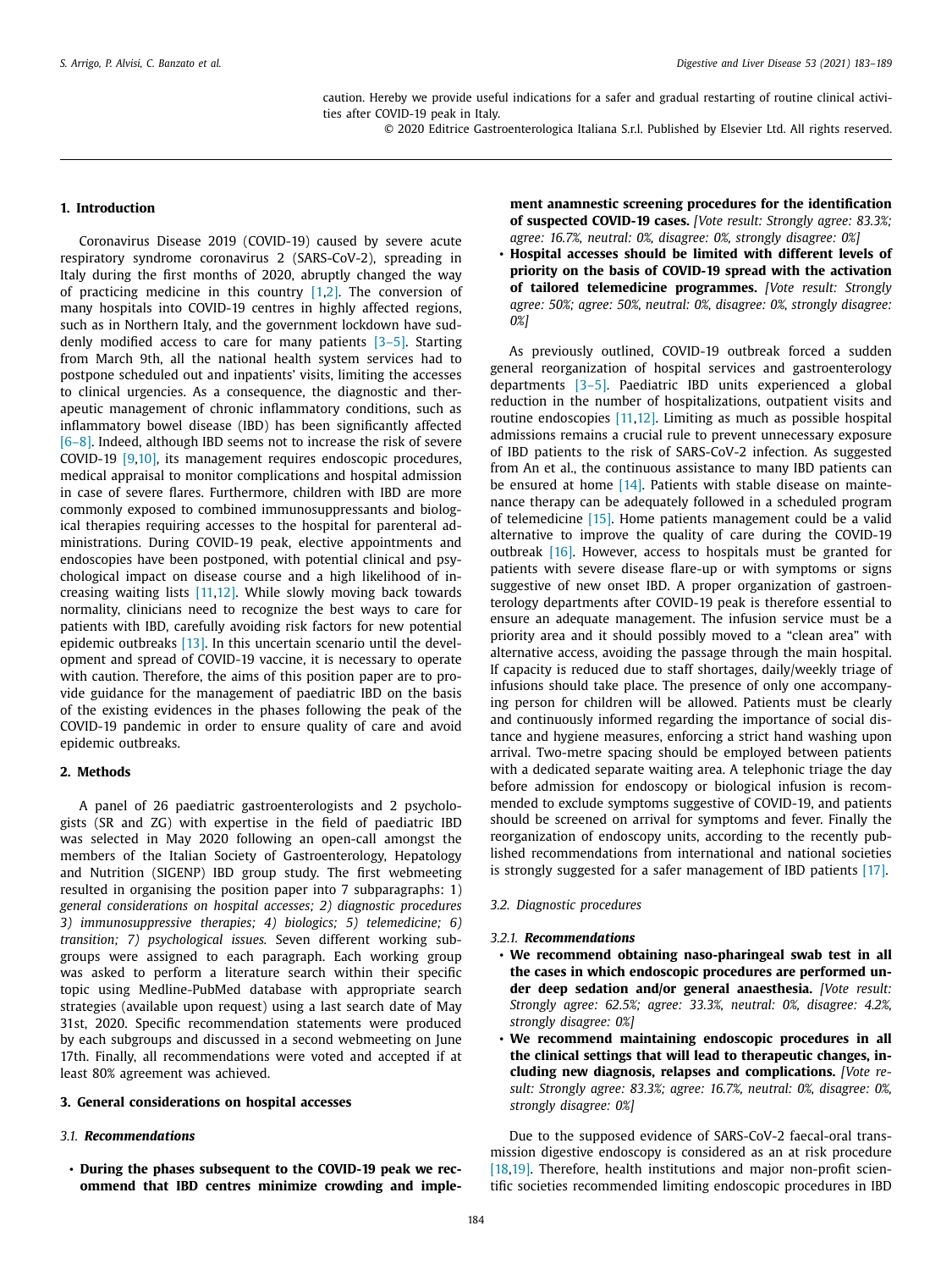#### **Table 1**

Personal protective equipment to be used in the paediatric IBD endoscopic unit in COVID-19 high-risk areas.

Hairnet Goggles or facemask for eyes protection N95 or FFP2 masque Long-sleeve, water resistant gown Two pairs of gloves

patients to urgent indications, such as confirmation of new diagnoses, severe acute flare-ups in UC patients, or occurrence of complications [\[20,21\].](#page-5-0) Selection and stratification of patients based on clinical symptoms, blood test results, non-invasive inflammatory markers, drug history and recent bowel surgery is strongly recommended [\[20,21\].](#page-5-0) Whenever possible, and according to clinical indications, alternative disease assessment methods can be considered, including radiologic study, bowel ultrasound, magnetic resonance enterography, and indirect tools, such as faecal calprotectin (FC) [\[22\].](#page-5-0) On the other hand, performing bowel cleansing at home, can be taken into consideration based on patient age ( $\geq$ 10 years), compliance and family convenience. Overall, endoscopy should not be deferred any further in case of: (i) mild-to-moderate flare-up with altered blood tests; (ii) symptoms of mild sub-acute obstruction already confirmed by a magnetic resonance or computed tomography scan, or bowel ultrasound; (iii) new diagnosis; (iv) surveillance of post-operative recurrence within 1 year of surgery if the patient is symptomatic or FC and blood tests are worsening; (v) moderate pouchitis with symptoms and altered blood test results; (vi) endoscopic revaluation after 6 months of biological therapy in symptomatic patients with altered FC or blood tests [\[20,21\].](#page-5-0) In all the other non-urgent procedures, the decision of postponing will be left to the caring physician on the basis of SARS-CoV2 spread and the limitation of each specific hospital setting. Before performing the procedure, and preferably at hospital admission, all patients should undergo an epidemiological investigation. It is suggested to obtain naso-pharyngeal swab test for SARS-CoV-2 24–48 h prior to all the procedures under deep sedation and/or general anaesthesia [\[20,21\].](#page-5-0) Even after COVID-19 peak, especially in the high-risk areas, all endoscopy staff members, especially the operator, have to wear personal protective equipment (PPE) and frequently wash their hands with alcoholic solutions before and after procedures (Table 1) [\[23\].](#page-5-0) It is still advisable to reduce the access and personnel density of endoscopy staff in the unit. Appointments for endoscopic procedures must be arranged to avoid crowding in the waiting room. Previous and successive cleaning of the equipment and of the operating room should always be ensured [\[20,21\].](#page-5-0)

# *3.3. Immunosuppressive therapies*

#### *3.3.1. Steroids*

## *3.3.1.1. Recommendation.*

• **Current evidence does not contraindicate the use corticosteroids as induction therapy in IBD children. An accelerated weaning may be considered case by case, particularly in the areas with higher SARS-CoV2 rates.** *[Vote result: Strongly agree: 33.3%; agree: 66.7%, neutral: 0%, disagree: 0%, strongly disagree: 0%]*

A placebo-controlled randomized trial showed that corticosteroids might reduce coronaviruses clearance [\[24\],](#page-5-0) whereas other studies suggested a possible positive influence of these drugs on coronavirus infections due to their anti-inflammatory properties [\[25\].](#page-5-0) Steroids are currently being used to treat patients with moderate-to-severe COVID-19 and to reduce the signs and symptoms of "super" inflammation in the later phases of the disease. However, in the early stages their use may increase viral burden. Recent uncontrolled study suggested that COVID-19 patients on high steroid dosage have significantly worse clinical outcomes than those without steroid use [\[26\].](#page-5-0) Lately, Brenner et al. published the first data of the SECURE-IBD registry, including both paediatric and adult IBD patients [\[27\].](#page-6-0) The analysis included 525 cases of patients with IBD and COVID-19, of whom  $29 \le 19$  years. At the multivariate analysis steroid therapy resulted the most significant factor for the development of severe COVID-19 (aOR 6.87, 95% CI 2.3–20.5) [\[27\].](#page-6-0) However, no data on low-dose and short-term steroid use are available. The decision should be made on an individual basis, discussing the benefits and risks with each patient. Steroid tapering should always be conducted under strict medical surveillance [\[2](#page-5-0)[,28\].](#page-6-0) Inappropriate cessation of therapeutic agents due to unjustified fear of adverse events may lead to IBD relapse, and consequent hospitalisation with an increase of SARS-CoV2 exposure risk.

# *3.3.2. Conventional immunosuppressants 3.3.2.2. Recommendation.*

• **There is no evidence to support the suspension of an ongoing therapy or not to recommend the start of conventional immunosuppressants.** *[Vote result: Strongly agree: 70.8%; agree: 29.2%, neutral: 0%, disagree: 0%, strongly disagree: 0%]*

Immunomodulators are commonly used in the management of IBD to maintain remission, as monotherapy or combination therapy with biologics. Most of these agents alter immune function by causing apoptosis of T cells [\[29\].](#page-6-0) Thiopurines (azathioprine, 6 mercaptopurine) treatment can potentially reduce the number of activated T cells and affect T-cell activation and effector function. Although no current data is available, thiopurines might affect the course of COVID-19 with lymphopenia being associated with a worse prognosis. Similarly, there is no specific data available on methotrexate [\[28\].](#page-6-0) Therefore, in the absence of clear evidences we do not recommend the suspension of immunosuppressive treatment in patients with IBD. Moreover, although thiopurines may increase the risk of serious viral infections, the IOIBD does not recommend treatment discontinuation, taking into account the long washout period of these drugs [\[28\].](#page-6-0) In this setting the risk of a disease flare outweighs any estimated risk of SARS-CoV2 infection.

## *3.4. Biologics*

# *3.4.1. Recommendations*

- **The use of anti-TNFs should be continued at the regular intervals and doses.** *[Vote result: Strongly agree: 75%; agree: 25%, neutral: 0%, disagree: 0%, strongly disagree: 0%]*
- **The beginning of anti-TNF***α* **therapy should not be delayed.** *[Vote result: Strongly agree: 70.8%; agree: 25%, neutral: 4.2%, disagree: 0%, strongly disagree: 0%]*

The administration of biological drugs during COVID-19 epidemic peak has been an object of concern for patients and physicians in light of the possible infectious risks due to immunosuppression. Anti-TNF $\alpha$  antibodies may interfere with antiviral immunity directly by reducing TNF $\alpha$  levels and indirectly modulating T-lymphocyte activity and interferon-gamma production. However, the risk of increased susceptibility to viral infections and a complicated outcome conferred by anti-TNF $\alpha$  is controversial and strictly related to the specific pathogen [\[30\].](#page-6-0) On the other hand, the risks associated with the withdrawal of treatment for IBD must be taken into consideration. It has been reported that 21–23% of the children who delayed or temporarily discontinued infliximab infusions because of the epidemic, experienced a disease exac-erbation [\[11\].](#page-5-0) To date, therapies targeting TNF $\alpha$  have not been associated with adverse outcomes in IBD patients with COVID-19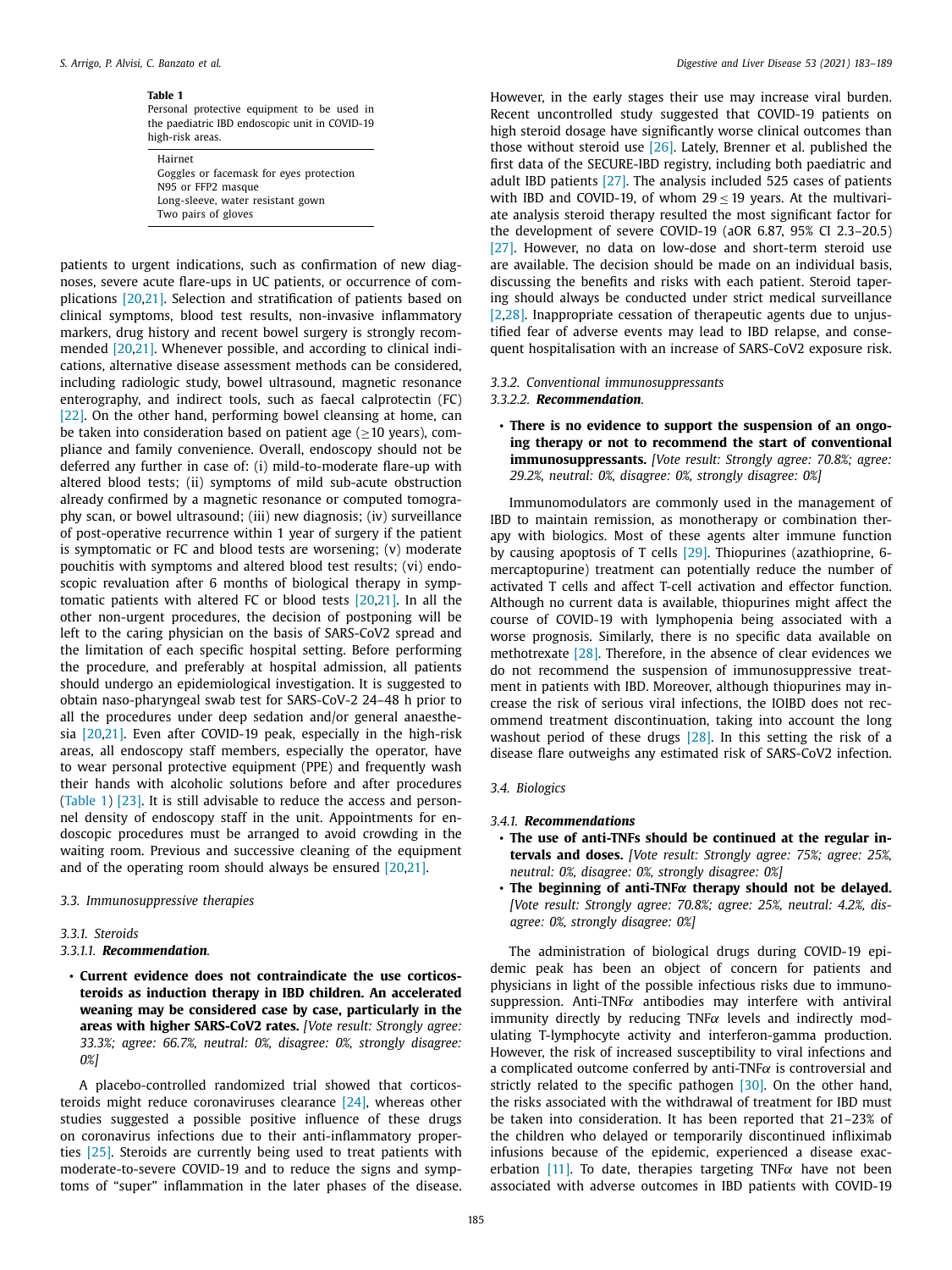[\[27\]](#page-6-0) and an immediate positive effect of anti-TNF $\alpha$  on the virusinduced cytokine storm has been described both in a children and in an adult with active Crohn's disease and COVID-19 [\[31,32\].](#page-6-0) The therapeutic effect of anti-TNF $\alpha$  agents is likely to be exerted both for a reduction in the levels of TNF $\alpha$ , which are increased in patients with severe COVID-19 infection and for the down-regulation of the trans-membrane ACE2 receptors that have been identified as the anchorage site of the virus [\[27\].](#page-6-0) Patients with IBD do not seem to have an increased risk of COVID-19 and neither a higher mortality rate for when compared to the generaI population (OR 0.74, 95% CI 0.70–0.77; *p*<0.001 and OR 0.95, 95% CI: 0.84–1.06;  $p = 0.36$  respectively) [\[33\].](#page-6-0) Similarly, Brenner et al. report no significant differences in COVID-19 disease outcome between patients on anti-TNF $\alpha$  monotherapy and general population [\[27\].](#page-6-0)

#### *3.4.2. Recommendation*

• **Enforced intravenous to subcutaneous switching is not recommended.** *[Vote result: Strongly agree: 62.5%; agree: 33.3%, neutral: 4.2%, disagree: 0%, strongly disagree: 0%]*

In 2012, Van Assche et al. randomised 73 patients in sustained remission after at least 6 months of infliximab therapy to continue scheduled infliximab infusions or to switch to subcutaneous adalimumab. They found that elective switching from infliximab to adalimumab is associated with loss of tolerance and loss of efficacy within 1 year in 47% of patients [\[34\].](#page-6-0)

#### *3.4.3. Recommendation*

• **Taking into consideration the variability of SARS-CoV-2 spread, we suggest that each centre implement a procedure for the management of the hospital stay of patients who undergo intravenous therapy.** *[Vote result: Strongly agree: 41.7%; agree: 58.3%, neutral: 0%, disagree: 0%, strongly disagree: 0%]*

Pre-infusion screening protocol to assess for acute respiratory tract symptoms and fever amongst IBD patients and their contacts should be performed.

*3.4.3.3. IBD unit-infusion procedure.* The intravenous administration procedure of anti-TNFs should strictly follow measures to prevent any contaminations [\[7\]:](#page-5-0)

- Use of surgical masks for clinical staff and patients
- Use of latex (or equivalent) gloves for clinical staff
- Strict hand washing policy on arrival should be enforced
- Two-meters spacing should be employed between patients
- Dedicated separate waiting area if possible
- Infusion chairs should be appropriately cleaned between patients

### *3.4.4. Recommendation*

• **To date there is no evidence to support the addition of mass RT-PCR/serological screening for SARS-CoV-2 in patients who need to start an anti-TNF***α* **therapy.** *[Vote result: Strongly agree: 46%; agree: 34%, neutral: 20%, disagree: 0%, strongly disagree: 0%]*

There is no evidence to recommend RT-PCR/serological screening for SARS-CoV-2 in patients who need to start an anti-TNF $\alpha$ therapy [\[6,7\].](#page-5-0) Asymptomatic patients with a reported close contact with infected subjects should undergo a screening with nasopharyngeal swab for SARS-CoV-2 before entering the gastroenterology unit or performing home therapy. Patients with symptoms compatible with COVID-19, regardless of contacts, should undergo a diagnostic naso-pharyngeal swab [\[6,7\].](#page-5-0)

In this regard:

- Patients receiving hospital drug administration must go through the screening procedures described above.

- Patients under subcutaneous therapy must be instructed to promptly notify the caring physician of any symptoms related to COVID-19 and/or of any contacts with SARS-CoV-2 infected people.

# *3.4.5. Recommendation*

• **There is no evidence to support the suspension of biological or immunosuppressive agents in case of combined therapy** *[Vote result: Strongly agree: 50%; agree: 45.8%, neutral: 4.2%, disagree: 0%, strongly disagree: 0%]*

Compared with anti-TNF monotherapy, combination therapy was associated with increased risks of serious infection (hazard ratio [HR], 1.23; 95% confidence interval [CI], 1.05–1.45) and opportunistic infection (HR, 1.96; 95% CI, 1.32–2.91) [\[35\].](#page-6-0) However, there is no evidence that combination therapy may increase the risk of COVID-19 worse outcomes. Therefore, the British guidelines recommend that combination therapy with biologics should be carefully discussed on a case by case basis [\[7\].](#page-5-0)

#### *3.4.6. Recommendations*

• **No significant concerns on Vedolizumab and Ustekinumab use for patients with IBD due to the COVID-19 pandemic have been raised.** *[Vote result: Strongly agree: 54.2%; agree: 37.5%, neutral: 8.3%, disagree: 0%, strongly disagree: 0%]*

Vedolizumab and ustekinumab showed no increase in the risk of viral infections [\[27,36\].](#page-6-0)

#### *3.5. Telemedicine*

# *3.5.1. Recommendations*

- **Telemedicine appears to be a safe and useful tool to evaluate patients in unexpected settings such as the COVID-19 pandemic.** *[Vote result: Strongly agree: 70.8%; agree: 20.8%, neutral: 8.3%, disagree: 0%, strongly disagree: 0%]*
- **We recommend reinforcing telemedicine services during the phases successive to the COVID-19 peak in order to reduce unnecessary hospital accesses.** *[Vote result: Strongly agree: 54.2%; agree: 41.7%, neutral: 4.2%, disagree: 0%, strongly disagree: 0%]*

In the last decade an important effort has been made to implement telemedicine in patients with IBD [\[37\].](#page-6-0) Randomized control trials conducted on cohorts of over 300 IBD adult patients demonstrated that telemedicine is a well-accepted method for delivering IBD consultation and it seems to increase patients' quality of life (QoL) and to decrease the rate of hospitalisations [\[38,39\].](#page-6-0) Furthermore it has a great impact on costs for healthcare system and patients [\[40\].](#page-6-0) Regarding paediatric IBD the most interesting experience in telemedicine comes from Denmark. The web-application "young.constant-care.com" used in a randomized clinical trial in IBD children represents an appealing example of a telehealth system integrating measures of disease's activity, QoL, school attendance and compliance to treatment. The symptom score and FC level were combined into the total inflammation burden score. The intervention resulted in no differences between the 2 groups (eHealth vs standard care) in disease activity, treatment escalation, medical adherence and QoL [\[41\].](#page-6-0) Additionally, a significant reduction in the number of outpatient visits and IBD-related school absences was observed in the eHealth arm  $[41]$ . The same web system was successful used to individualize IFX infusions timing, with no significant development of IFX antibodies [\[42\].](#page-6-0) The recent outbreak of SARS CoV-2 has exposed paediatric gastroenterologists to a rapid change in daily practice  $[43]$ . Regarding follow-up, IBD experts and international societies recommended minimizing hospital admission by using telemedicine consultation [\[44\].](#page-6-0) In Italy, several high volume IBD adult centres tried to change their practice in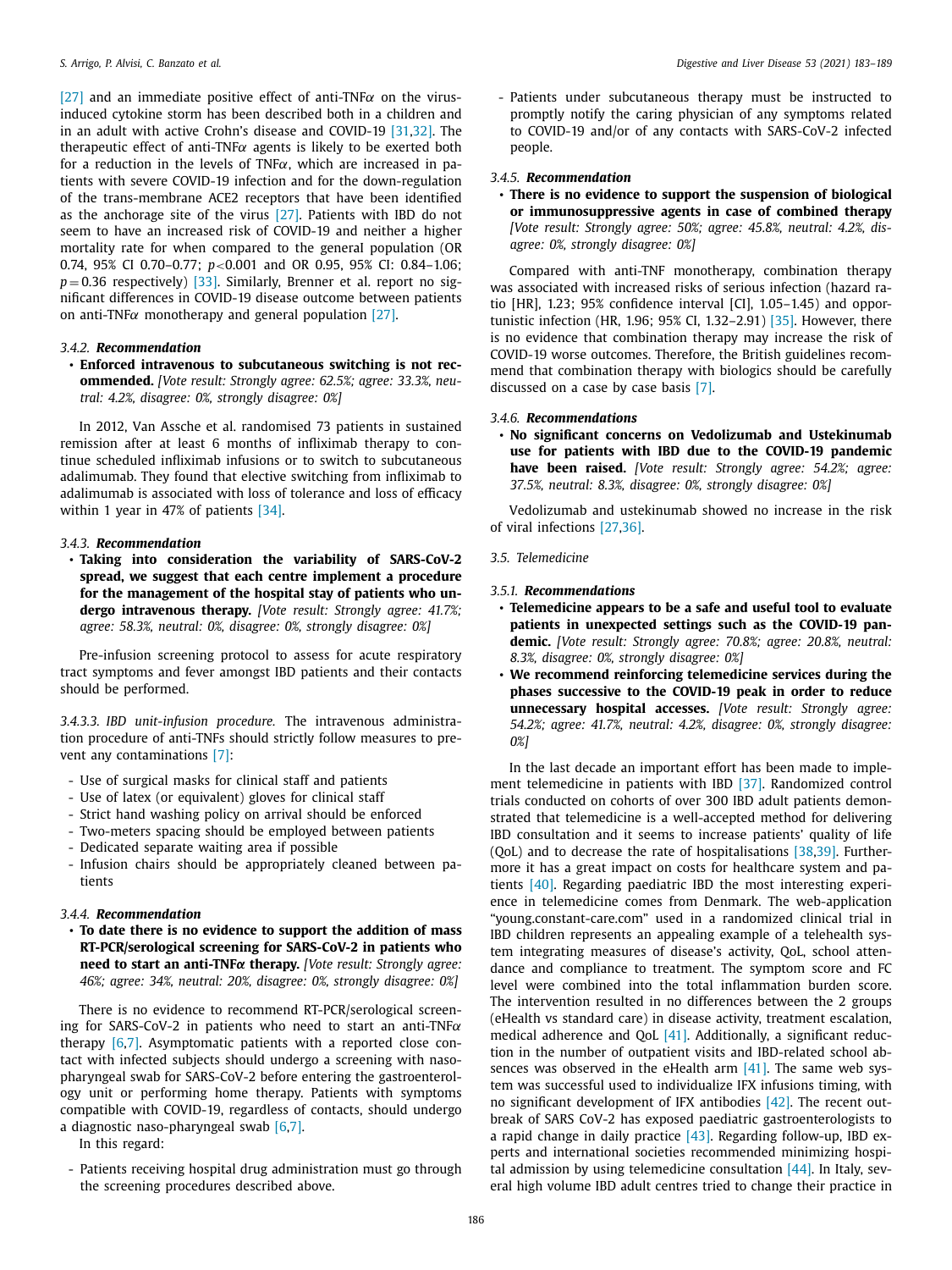General indications and questionnaires to be used for telemedicine visits in children with IBD.

| Auxological parameters (Weight, Height, Body Mass Index) to be evaluated by general practitioner<br>Disease activity Indexes                                           |
|------------------------------------------------------------------------------------------------------------------------------------------------------------------------|
| UC                                                                                                                                                                     |
| <b>PUCAI</b>                                                                                                                                                           |
| $\Omega$                                                                                                                                                               |
| Abbreviated PCDAI                                                                                                                                                      |
| short pcdai                                                                                                                                                            |
| faecal calprotectin at a local laboratory                                                                                                                              |
| Blood tests at a local laboratory to be required in case of specific symptoms (e.g. fever, loss of energy, unexplained diarrhoea) or doubtful clinical scenarios (e.g. |
| infectious event, drug side effect) before deciding a face-to-face visit                                                                                               |
| Quality of life                                                                                                                                                        |
| <b>IMPACT III</b> questionnaire                                                                                                                                        |
| Compliance to therapy                                                                                                                                                  |
| <b>MARS</b>                                                                                                                                                            |
| VAS line                                                                                                                                                               |

CD: Crohn's disease; MARS: Medication Adherence Report Scale (MARS); PCDAI: Paediatric Crohn's Disease Activity Index; PUCAI: Paediatric Ulcerative Colitis Activity Index; UC: Ulcerative colitis.

order to face this period with several difficulties [\[2,4,5\].](#page-5-0) In the paediatric age the only published experiences of telemedicine for IBD children during COVID-19 pandemic come from the United States [\[45,46\].](#page-6-0)

*3.5.1.4. Remote monitoring of paediatric IBD: surveillance methods.* Monitoring children with IBD through a telehealth system should include assessment of: 1) disease's activity and clinical status; 2) quality of life (QoL) and social/psychological issues; 3) adherence to treatment. Symptoms scores including the paediatric Ulcerative Colitis Activity Index (PUCAI) [\[47\]](#page-6-0) and the non-invasive versions of the paediatric Crohn's Disease Activity Index (PCDAI), including the abbreviated PCDAI (abbrPCDAI) and the short PCDAI (shPCDAI) [\[48\]](#page-6-0) can be easily reported by patients not requiring blood tests (Table 2). However, the lack of perfect agreement between patient and physician-based shPCDAI and PUCAI should be considered with children tending to score higher shPCDAI compared to physicians [\[49\],](#page-6-0) making a direct interview preferable. Furthermore, it is worth noticing that while PUCAI showed a good correlation with mucosal healing (MH) [\[50\],](#page-6-0) none of the PCDAI versions can give a valid assessment of endoscopic healing [\[51\].](#page-6-0) Along with symptoms recall it is also important to check a recent weight and height. FC, a non-invasive marker of MH [\[52\],](#page-6-0) along with blood tests (blood count, ESR, CRP, albumin, liver function tests) can be requested at a local laboratory and results sent to the IBD centre. Home-based measurements of FC through lateral flow-based rapid tests are a promising option [\[53\].](#page-6-0) The self-reported IMPACT III questionnaire is a reliable instrument to investigate QoL in IBD children and adolescents, with a higher score representing a better QoL [\[54\]](#page-6-0) (Table 2). No specific cut-off has been established to indicate an acceptable QoL, therefore longitudinal measures are suggested. School attendance and IBD related school absences, as indicators of general well being, are easily recorded by families, but are clearly not applicable in the pandemic era. A good adherence to medications is indicated from a score of or above 80% in the Medication Adherence Report Scale (MARS) that is a 5 point Likert scale (range 5–25 points) [\[55\]](#page-6-0) or in the VAS line (a 10 cm long line indicating a spectrum from "always" to "never" taking medications) [\[56\].](#page-6-0) Patients tend to over-report the degree of adherence by using self-reported scales; therefore, ideally, they should be accompanied by more objective measures such as pill count or blood level of the treatment drug (Table 2).

*3.5.1.5. Practical and legislative issues.* The primary aim of telemedicine during COVID-19 pandemic is to provide patients and families with supportive care while minimizing exposure to the infection, limiting disease transmission and reducing PPE use in hospital settings. Preliminary conditions include the availability of an adequate internet connection and equipment for both parties as well as a sufficient autonomy in the use of the proposed platform. Ideally, the patient and its family should be trained in advance on the use of the platform by a dedicated team, but the current situation does not always allow it. Thus, the platform designated for the telemedicine should be as simpler as possible to be easily used by the majority of patients and their families [\[45\].](#page-6-0) Finally, another requirement for an optimal use of telemedicine is the availability of dematerialized prescriptions both for drugs and for any investigation eventually needed. That verified, data security must be guaranteed. The provider has to assure the compliance to the regulations concerning the processing of personal data according to the General Data Protection Regulation (GDPR-EC directive 2016/679). Moreover, the platform chosen by the provider should be certified according to the EC Directive 93/42. This rule states that any software dedicated to medical interactions are equivalent to medical devices, and should therefore have the aforementioned certification [\[57\].](#page-6-0) Ideally, consent for virtual visits should be obtained either in a pre-visit phase or at the beginning of the visit, and it should be documented by including a written statement in the visit note indicating that verbal consent was obtained. The final decision to carry on with a tele-health encounter has to be a shared between the provider, patient and family. Lastly, the provider has to assure compliance to professional ethical principles, medical deontology and good professional practice rules.

# *3.6. Transition*

#### *3.6.1. Recommendation*

**We recommend restarting all the transition programmes, with the aid of telemedicine in order to limit hospital accesses in the high-risk area**. *[Vote result: Strongly agree: 50%; agree: 41.7%, neutral: 8.3%, disagree: 0%, strongly disagree: 0%]*

A successful transition from paediatric to adult IBD care is essential to maintain the continuity of care. The transition of care is a process rather than a single point in time, which has been exten-sively detailed [\[58,59\].](#page-6-0) This on-going global crisis forced healthcare institutions and regulatory bodies to turn to alternative ways of providing healthcare while limiting exposure to SARS-CoV-2. Recently Pugliese et al. included transition within the "non urgent" IBD scenarios to deal with during the COVID-19 pandemic [\[60\].](#page-6-0) Nevertheless the authors well emphasize the risk correlated to indefinitely postpone this crucial phase for IBD patients [\[60\].](#page-6-0) In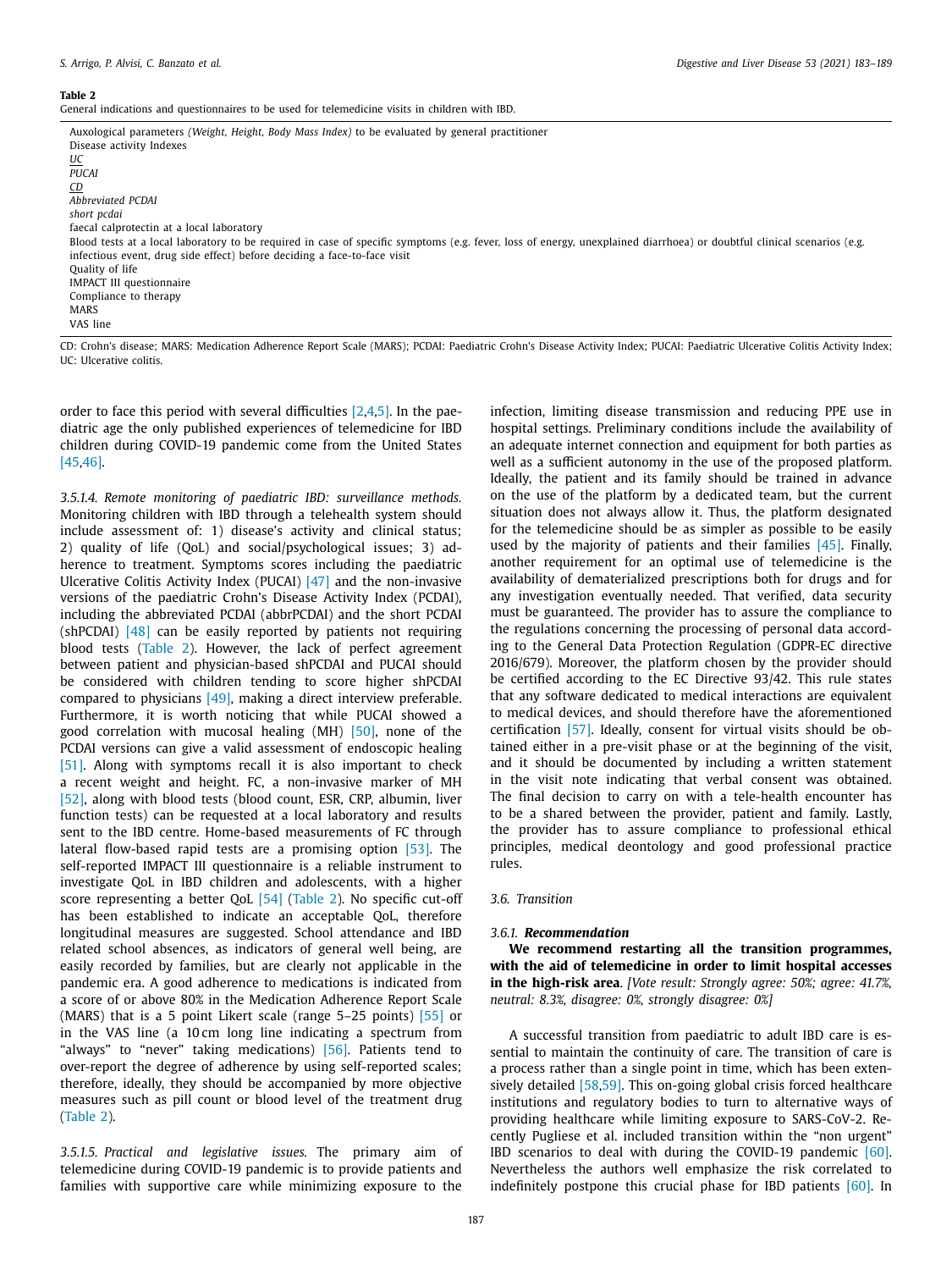<span id="page-5-0"></span>the current emergency, telemedicine represents the ideal solution to keep transition programmes, ensuring the multidisciplinary involvement of different professionals and allowing the supervision of patients' skills trough the administration of specific questionnaires [\[61\].](#page-6-0) The visits and/or telephone contacts must take place involving contemporarily the paediatrician and the adult gastroenterologist. Additionally the possibility of contact with the psychologist should be granted.

#### *3.7. Psychological issues*

#### *3.7.1. Recommendation*

**We recommend continuing ensuring psychological care in all the children with IBD with the aid of online videopsychotherapy sessions.** *[Vote result: Strongly agree: 58.3%; agree: 41.7%, neutral: 0%, disagree: 0%, strongly disagree: 0%]*

Children and adolescents during the lockdown have been exposed to high levels of stress related to important changes in their daily-life: lack of social contact associated with school closure, sedentary behaviour, lack of educational and physical activities [\[62\].](#page-6-0) This extended emergency situation could impact on patients' capacity to deal with their chronic disease and on their relation with hospital care. All paediatric IBD unit should grant the access to professional mental health consultations, in order to improve strategies for managing psychological stress, to share their own feelings and worries and to reinforce adherence to medications [\[63\].](#page-6-0) COVID-19 outbreak arose special psychological needs both in patients and their parents. In the video psychotherapy sessions that took place during the COVID-19 outbreak it was evident that patients' support was very important to help them settle in a new unexpected and sudden way of living but also to reinforce the therapeutic alliance in a period in which they could feel themselves "abandoned" by medical support *(Unpublished data)*. Another important aspect coming out during this experience was that some important themes related to IBD, such as fantasy themes related to death fear, were particularly evident in the patients' parents *(Unpublished data)*. This aspect underlines the importance to offer a support to the parents during this outbreak. Online consultations to parents seem to be useful to support them correctly communicating with their children. A good interaction between parents and children is one of the most important ways to help them avoiding negative effects on mental health. A honest information and an effective communication focused on the age and the level of understanding of the child, as well as an accurate listening about his beliefs and fears, is the most correct way to involve children in family life and to improve their self-efficacy skills [\[64\].](#page-6-0)

# **4. Conclusion**

COVID-19 pandemic has significantly challenged the management of paediatric IBD to healthcare providers across the globe. Hereby we provide useful indications for a safer and gradual restarting of routine clinical activities after COVID-19 peak in Italy. As the global COVID-19 pandemic is in continuous evolution and there are obvious differences in SARS-CoV-2 spread amongst different regions, it is essential to keep adaptability and interpret the current recommendations on the basis of each specific site scenario.

# **Declaration of Competing Interest**

The authors have no conflict of interest to declare.

#### **References**

- [1] [Rosenbaum](http://refhub.elsevier.com/S1590-8658(20)30976-2/sbref0001) L. Facing Covid-19 in Italy ethics, logistics, and therapeutics on the epidemic's front line. N Engl J Med [2020;382:1873–5.](http://refhub.elsevier.com/S1590-8658(20)30976-2/sbref0001)
- [2] [Occhipinti](http://refhub.elsevier.com/S1590-8658(20)30976-2/sbref0002) V, [Pastorelli](http://refhub.elsevier.com/S1590-8658(20)30976-2/sbref0002) L. Challenges in the care of IBD patients during the CoViD-19 pandemic: report from a "red zone" area in northern Italy. Inflamm Bowel Dis [2020;26:793–6.](http://refhub.elsevier.com/S1590-8658(20)30976-2/sbref0002)
- [3] [Danese](http://refhub.elsevier.com/S1590-8658(20)30976-2/sbref0003) S, [Cecconi](http://refhub.elsevier.com/S1590-8658(20)30976-2/sbref0003) M, [Spinelli](http://refhub.elsevier.com/S1590-8658(20)30976-2/sbref0003) A. Management of IBD during the COVID-19 outbreak: resetting clinical priorities. Nat Rev Gastroenterol Hepatol [2020;17:253–5.](http://refhub.elsevier.com/S1590-8658(20)30976-2/sbref0003)
- [4] [Fiorino](http://refhub.elsevier.com/S1590-8658(20)30976-2/sbref0004) G, [Allocca](http://refhub.elsevier.com/S1590-8658(20)30976-2/sbref0004) M, [Furfaro](http://refhub.elsevier.com/S1590-8658(20)30976-2/sbref0004) F, et [al.](http://refhub.elsevier.com/S1590-8658(20)30976-2/sbref0004) Inflammatory bowel disease care in the COVID-19 pandemic era: the humanitas, Milan, experience. J Crohns Colitis [2020;14:1330–3.](http://refhub.elsevier.com/S1590-8658(20)30976-2/sbref0004)
- [5] [Scaldaferri](http://refhub.elsevier.com/S1590-8658(20)30976-2/sbref0005) F, [Pugliese](http://refhub.elsevier.com/S1590-8658(20)30976-2/sbref0005) D, [Privitera](http://refhub.elsevier.com/S1590-8658(20)30976-2/sbref0005) G, et [al.](http://refhub.elsevier.com/S1590-8658(20)30976-2/sbref0005) Impact of COVID-19 pandemic on the daily management of [biotechnological](http://refhub.elsevier.com/S1590-8658(20)30976-2/sbref0005) therapy in inflammatory bowel disease patients: reorganisational response in a high-volume Italian inflammatory bowel disease centre. United European Gastroenterol J 2020;8:775–81.
- [6] [Rubin](http://refhub.elsevier.com/S1590-8658(20)30976-2/sbref0006) DT, [Feuerstein](http://refhub.elsevier.com/S1590-8658(20)30976-2/sbref0006) [D, [Wang AY,](http://refhub.elsevier.com/S1590-8658(20)30976-2/sbref0006) et [al.](http://refhub.elsevier.com/S1590-8658(20)30976-2/sbref0006) AGA clinical practice update on management of inflammatory bowel disease during the COVID-19 pandemic: expert commentary. Gastroenterology 2020 [S0016-5085\(20\)30482-0.](http://refhub.elsevier.com/S1590-8658(20)30976-2/sbref0006)
- [7] [Kennedy](http://refhub.elsevier.com/S1590-8658(20)30976-2/sbref0007) NA, [Jones](http://refhub.elsevier.com/S1590-8658(20)30976-2/sbref0007) G-R, [Lamb](http://refhub.elsevier.com/S1590-8658(20)30976-2/sbref0007) CA, et [al.](http://refhub.elsevier.com/S1590-8658(20)30976-2/sbref0007) British society of gastroenterology guidance for management of inflammatory bowel disease during the COVID-19 pandemic. Gut [2020;69:984–90.](http://refhub.elsevier.com/S1590-8658(20)30976-2/sbref0007)
- [8] [D'Amico](http://refhub.elsevier.com/S1590-8658(20)30976-2/sbref0008) F, [Danese](http://refhub.elsevier.com/S1590-8658(20)30976-2/sbref0008) S. Peyrin-Biroulet L; ECCO COVID taskforce. Inflammatory bowel disease management during the COVID-19 outbreak: a survey from the European Crohn's and Colitis Organization (ECCO). Gastroenterology 2020 [S0016-5085\(20\)30578-3.](http://refhub.elsevier.com/S1590-8658(20)30976-2/sbref0008)
- [9] [Turner](http://refhub.elsevier.com/S1590-8658(20)30976-2/sbref0009) D, [Huang](http://refhub.elsevier.com/S1590-8658(20)30976-2/sbref0009) Y, [Martín-de-Carpi](http://refhub.elsevier.com/S1590-8658(20)30976-2/sbref0009) J, et [al.](http://refhub.elsevier.com/S1590-8658(20)30976-2/sbref0009) Corona virus disease 2019 and paediatric inflammatory bowel diseases: global experience and provisional guidance (March 2020) from the paediatric IBD porto group of european society of paediatric [gastroenterology,](http://refhub.elsevier.com/S1590-8658(20)30976-2/sbref0009) Hepatology, and Nutrition. J Pediatr Gastroenterol Nutr 2020;70:727–33.
- [10] [Bezzio](http://refhub.elsevier.com/S1590-8658(20)30976-2/sbref0010) C, [Saibeni](http://refhub.elsevier.com/S1590-8658(20)30976-2/sbref0010) S, [Variola](http://refhub.elsevier.com/S1590-8658(20)30976-2/sbref0010) A, et [al.](http://refhub.elsevier.com/S1590-8658(20)30976-2/sbref0010) Outcomes of COVID-19 in 79 patients with IBD in Italy: an IG-IBD study. Gut [2020;69:1213–17.](http://refhub.elsevier.com/S1590-8658(20)30976-2/sbref0010)
- [11] [Martinelli](http://refhub.elsevier.com/S1590-8658(20)30976-2/sbref0011) M, [Strisciuglio](http://refhub.elsevier.com/S1590-8658(20)30976-2/sbref0011) C, [Fedele](http://refhub.elsevier.com/S1590-8658(20)30976-2/sbref0011) F, et [al.](http://refhub.elsevier.com/S1590-8658(20)30976-2/sbref0011) Clinical and psychological issues in children with [inflammatory](http://refhub.elsevier.com/S1590-8658(20)30976-2/sbref0011) bowel disease during COVID-19 pandemic [published online ahead of print, 2020 May 22]. Inflamm Bowel Dis 2020 izaa136.
- [12] [Ashton](http://refhub.elsevier.com/S1590-8658(20)30976-2/sbref0012) JJ, [Kammermeier](http://refhub.elsevier.com/S1590-8658(20)30976-2/sbref0012) J, [Spray](http://refhub.elsevier.com/S1590-8658(20)30976-2/sbref0012) C, et [al.](http://refhub.elsevier.com/S1590-8658(20)30976-2/sbref0012) Impact of COVID-19 on diagnosis and management of paediatric inflammatory bowel disease during lockdown: a UK nationwide study [published online ahead of print, 2020 Jul 30]. Arch Dis Child 2020 [archdischild-2020-319751.](http://refhub.elsevier.com/S1590-8658(20)30976-2/sbref0012)
- [13] [Danese](http://refhub.elsevier.com/S1590-8658(20)30976-2/sbref0013) S, [Sands](http://refhub.elsevier.com/S1590-8658(20)30976-2/sbref0013) B, [Ng](http://refhub.elsevier.com/S1590-8658(20)30976-2/sbref0013) SC, [Peyrin-Biroulet](http://refhub.elsevier.com/S1590-8658(20)30976-2/sbref0013) L. The day after COVID-19 in IBD: how to go back to 'normal'. Nat Rev Gastroenterol Hepatol 2020:1–3.
- [14] [An](http://refhub.elsevier.com/S1590-8658(20)30976-2/sbref0014) P, Ji [M,](http://refhub.elsevier.com/S1590-8658(20)30976-2/sbref0014) [Ren](http://refhub.elsevier.com/S1590-8658(20)30976-2/sbref0014) H, et [al.](http://refhub.elsevier.com/S1590-8658(20)30976-2/sbref0014) Prevention of COVID-19 in patients with inflammatory bowel disease in Wuhan, China. Lancet Gastroenterol Hepatol [2020;5:525–7.](http://refhub.elsevier.com/S1590-8658(20)30976-2/sbref0014)
- [15] [Cross](http://refhub.elsevier.com/S1590-8658(20)30976-2/sbref0015) RK, [Finkelstein](http://refhub.elsevier.com/S1590-8658(20)30976-2/sbref0015) J. Feasibility and acceptance of a home telemanagement system in patients with inflammatory bowel disease: a 6-month pilot study. Dig Dis Sci [2007;52:357–64.](http://refhub.elsevier.com/S1590-8658(20)30976-2/sbref0015)
- [16] [George](http://refhub.elsevier.com/S1590-8658(20)30976-2/sbref0016) L, [Cross](http://refhub.elsevier.com/S1590-8658(20)30976-2/sbref0016) R. Telemedicine platform myIBDcoach reduces hospitalisations and outpatient [gastroenterology](http://refhub.elsevier.com/S1590-8658(20)30976-2/sbref0016) visits in patients with IBD. BMJ Evid Based Med 2019;24:37–8.
- [17] [Gralnek](http://refhub.elsevier.com/S1590-8658(20)30976-2/sbref0017) IM, [Hassan](http://refhub.elsevier.com/S1590-8658(20)30976-2/sbref0017) C, [Beilenhoff U,](http://refhub.elsevier.com/S1590-8658(20)30976-2/sbref0017) et [al.](http://refhub.elsevier.com/S1590-8658(20)30976-2/sbref0017) ESGE and ESGENA position statement on gastrointestinal endoscopy and the COVID-19 pandemic. Endoscopy [2020;52:483–90.](http://refhub.elsevier.com/S1590-8658(20)30976-2/sbref0017)
- [18] [Scaldaferri](http://refhub.elsevier.com/S1590-8658(20)30976-2/sbref0018) F, [Ianiro](http://refhub.elsevier.com/S1590-8658(20)30976-2/sbref0018) G, [Privitera](http://refhub.elsevier.com/S1590-8658(20)30976-2/sbref0018) G, et [al.](http://refhub.elsevier.com/S1590-8658(20)30976-2/sbref0018) The thrilling journey of SARS-CoV-2 into the intestine: from pathogenesis to future clinical implications. Inflamm Bowel Dis [2020;26:1306–14.](http://refhub.elsevier.com/S1590-8658(20)30976-2/sbref0018)
- [19] [Cheung](http://refhub.elsevier.com/S1590-8658(20)30976-2/sbref0019) KS, [Hung](http://refhub.elsevier.com/S1590-8658(20)30976-2/sbref0019) IFN, [Chan](http://refhub.elsevier.com/S1590-8658(20)30976-2/sbref0019) PPY, et [al.](http://refhub.elsevier.com/S1590-8658(20)30976-2/sbref0019) Gastrointestinal manifestations of SARS– CoV-2 infection and virus load in fecal samples from a Hong Kong cohort: systematic review and meta-analysis. [Gastroenterology](http://refhub.elsevier.com/S1590-8658(20)30976-2/sbref0019) 2020;159:81–95.
- [20] Furfaro F, Vuitton L, Fiorino G, et al. SFED recommendations for IBD endoscopy during COVID-19 pandemic: italian and French experience [published online ahead of print, 2020 Jun 11]. Nat Rev Gastroenterol Hepatol 2020. doi:10.1038/ [s41575-020-0319-3.](https://doi.org/10.1038/s41575-020-0319-3)
- [21] Sociedad Española de Endoscopia Digestiva (SEED). Recomendaciones de la SEED: protección en Unidades de Endoscopia frente al COVID-19. Available at: [https://wseed.es/images/site/guia\\_clinica/2020/RecomendacionesSEED\\_](https://wseed.es/images/site/guia_clinica/2020/RecomendacionesSEED_ProteccionUnidadesEndoscopia_Coronavirus.pdf) ProteccionUnidadesEndoscopia\_Coronavirus.pdf
- [22] [Turner](http://refhub.elsevier.com/S1590-8658(20)30976-2/sbref0022) D, [Ruemmele](http://refhub.elsevier.com/S1590-8658(20)30976-2/sbref0022) FM, [Orlanski-Meyer](http://refhub.elsevier.com/S1590-8658(20)30976-2/sbref0022) E, et [al.](http://refhub.elsevier.com/S1590-8658(20)30976-2/sbref0022) Management of paediatric ulcerative colitis, part 1: ambulatory care—an evidence-based guideline from European Crohn's and colitis organization and European society of paediatric [gastroenterology,](http://refhub.elsevier.com/S1590-8658(20)30976-2/sbref0022) hepatology and nutrition. J Pediatr Gastroenterol Nutr 2018;67:257–91.
- [23] European Centre for Disease Prevention and Control. Guidance for wearing and removing personal protective equipment in healthcare settings for the care of patients with suspected or confirmed COVID-19. [https://www.ecdc.europa.eu/en/publications-data/guidance-wearing-and](https://www.ecdc.europa.eu/en/publications-data/guidance-wearing-and-removing-personal-protective-equipment-healthcare-settings)removing-personal-protective-equipment-healthcare-settings (accessed March 29, 2020).
- [24] [Lee](http://refhub.elsevier.com/S1590-8658(20)30976-2/sbref0024) N, [Allen](http://refhub.elsevier.com/S1590-8658(20)30976-2/sbref0024) Chan KC, [Hui](http://refhub.elsevier.com/S1590-8658(20)30976-2/sbref0024) DS, et [al.](http://refhub.elsevier.com/S1590-8658(20)30976-2/sbref0024) Effects of early corticosteroid treatment on plasma [SARS-associated](http://refhub.elsevier.com/S1590-8658(20)30976-2/sbref0024) Coronavirus RNA concentrations in adult patients. Clin Virol 2004:31:304-9.
- [25] [Zhao](http://refhub.elsevier.com/S1590-8658(20)30976-2/sbref0025) Z, [Zhang](http://refhub.elsevier.com/S1590-8658(20)30976-2/sbref0025) F, [Xu](http://refhub.elsevier.com/S1590-8658(20)30976-2/sbref0025) M, et [al.](http://refhub.elsevier.com/S1590-8658(20)30976-2/sbref0025) Description and clinical treatment of an early outbreak of severe acute respiratory syndrome (SARS) in Guangzhou, PR China. J Med Microbiol [2003;52:715–20.](http://refhub.elsevier.com/S1590-8658(20)30976-2/sbref0025)